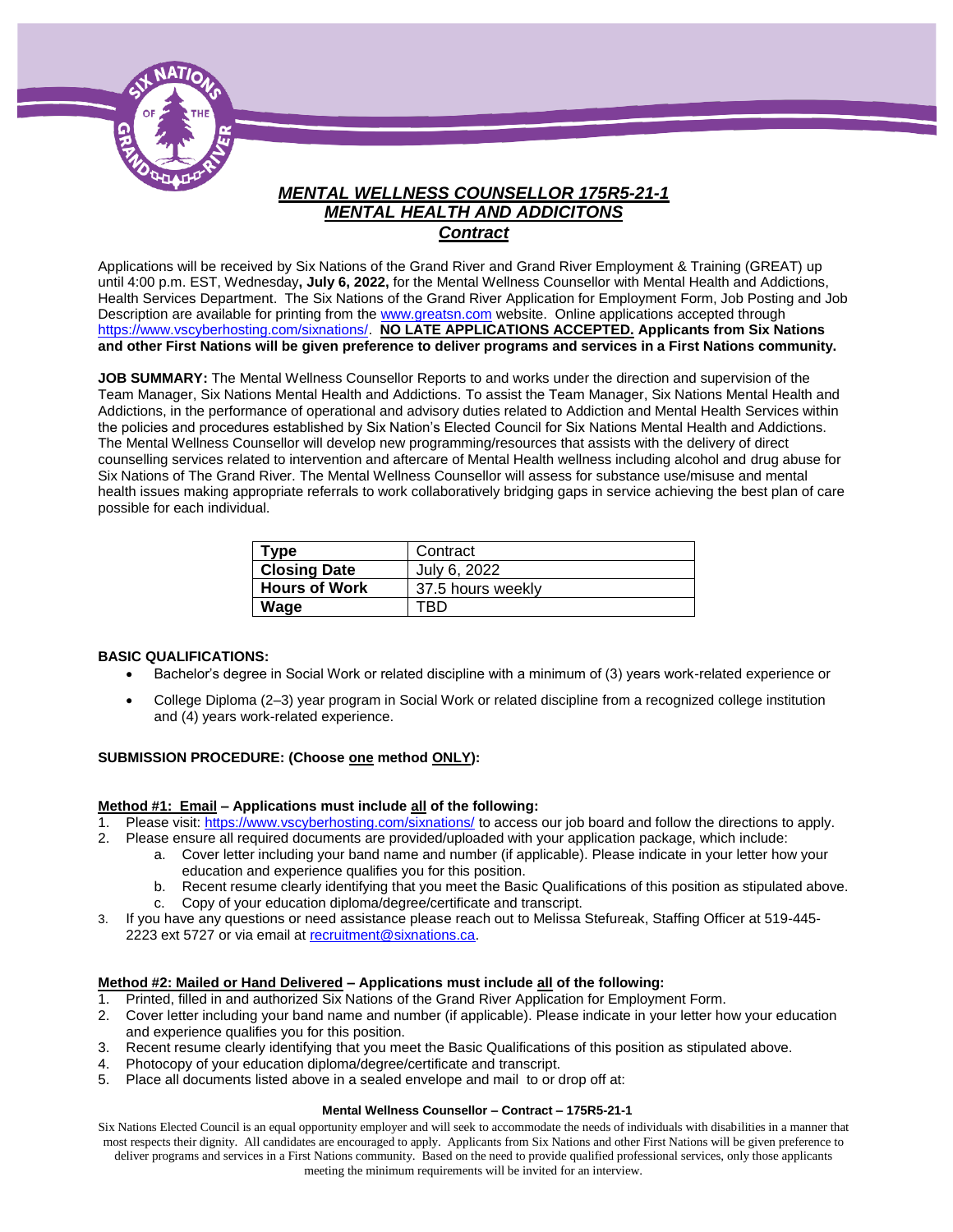c/o Reception Desk Grand River Employment & Training (GREAT) P.O. Box 69, 16 Sunrise Court Ohsweken, Ontario N0A 1M0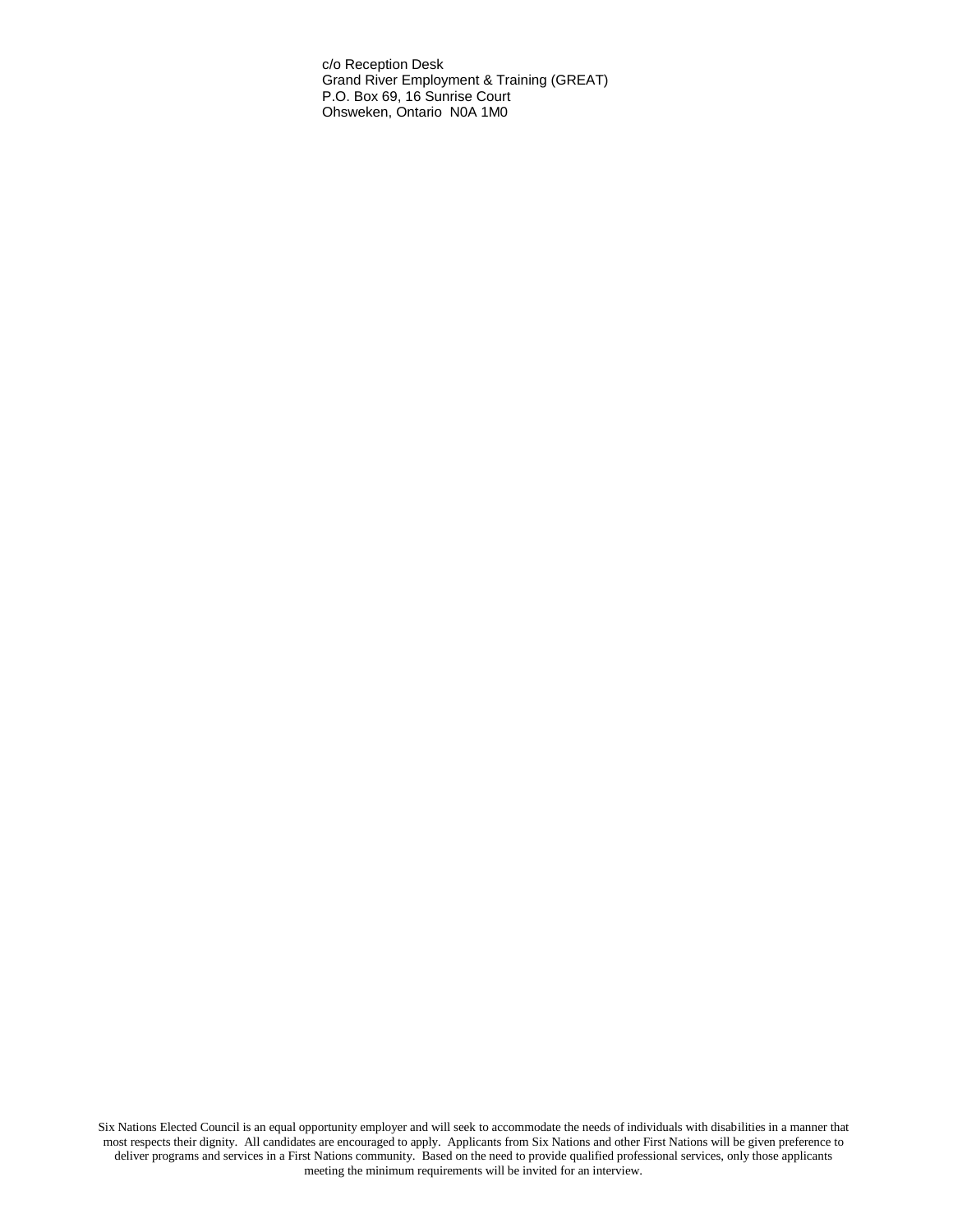

## POSITION DESCRIPTION – HEALTH SERVICES

# **POSITION TITLE: MENTAL WELLNESS COUNSELLOR**

## **REPORTING RELATIONSHIP:**

Reports to and works under the direction and supervision of the Team Manager, Six Nations Mental Health and Addictions.

# **PURPOSE & SCOPE OF THE POSITION:**

To assist the Team Manager, Six Nations Mental Health and Addictions, in the performance of operational and advisory duties related to Addiction and Mental Health Services within the policies and procedures established by Six Nation's Elected Council for Six Nations Mental Health and Addictions.

The Mental Wellness Counsellor will develop new programming/resources that assists with the delivery of direct counselling services related to intervention and aftercare of Mental Health wellness including alcohol and drug abuse for Six Nations of The Grand River.

The Mental Wellness Counsellor will assess for substance use/misuse and mental health issues making appropriate referrals to work collaboratively bridging gaps in service achieving the best plan of care possible for each individual.

# **KEY DUTIES & RESPONSIBILITIES:**

# 1. **Technical Functions:**

- Will provide intake, assessments, referrals, counselling, and develops service plans.
- Will document client case notes in client database.
- Educates and promotes Substance use/misuse awareness/mental wellness.
- Provide education for families to understand how to deal with alcohol/drug issues/mental health concerns with family members.
- Evaluates clients' response to interactions and interventions.
- Intervenes and refers as guided by the plan of care to promote maintain or restore health.
- Maintains current with addiction/mental health research/information and alternative treatment opportunities for clients.
- Provide aftercare, relapse prevention and mental health support/intervention.
- Develop and facilitate therapeutic groups.
- Will be knowledgeable with the justice system to assist clients on probation or in a correctional facility.
- Provide presentations for other service providers and community.
- Will provide Back-Up On-Call Crisis services for Six Nations Crisis Line.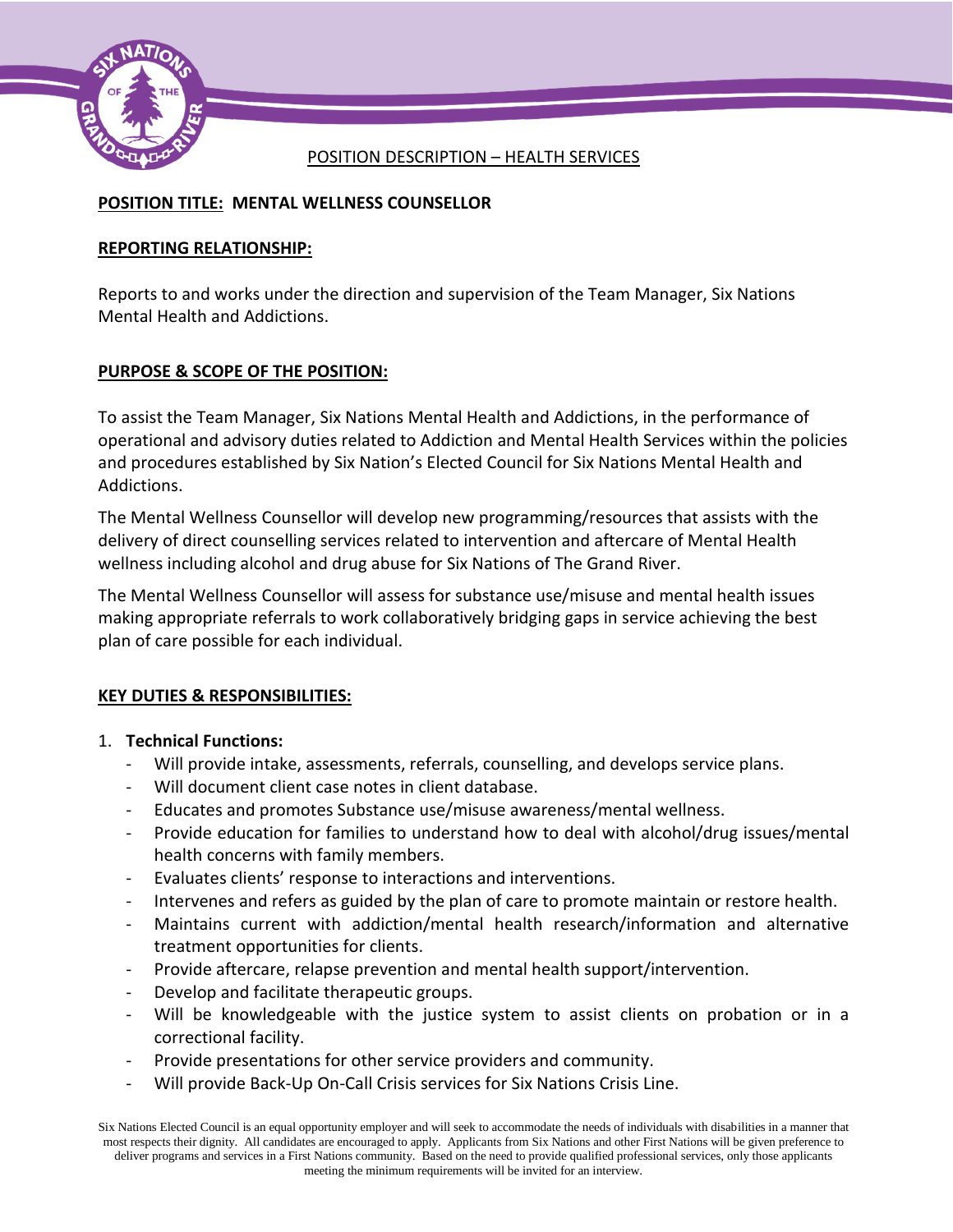- Employs appropriate skills in the delivery of service to clients including: assessment skills, initial intake, mental health status exam, preparing plans of care for clients, excellent communication skills re: interpersonal relations, supportive listening, emotional support and health teaching.
- Responds to community crisis with assistant as appropriate.
- Provides crisis response coverage during regular work hours.
- Provides crisis response coverage on a 24-hour basis on a rotational basis.
- Provides opportunities for student employment and student placements with Mental Health by supervising appropriate student placements and summer student employment relevant to position.

## 2. **Communications Functions:**

- Participate in Case Management Meetings.
- Participate in case conferences.
- Attend and participate in staff meetings.
- Attend training as required/requested and deliver summary of training in staff meetings.
- Accountable for maintaining quality service and care.

## 3. **Administrative Functions** :

- Prepares reports for special projects initiated outside of normal responsibilities.
- Continuously collects data that is comprehensive, accurate and systematic.
- Provide activity reports according to established office policies and procedures.
- Prepare reports as required.
- Maintain client records within client database.
- Will document client reports within 72 hour timeframe.

## 4. **Other Functions**:

- Performs other related duties as may reasonably be required by the Team Manager, Six Nations Mental Health and Addictions.
- Provides support for the Six Nations Emergency Measures Plan by ensuring awareness of the Emergency Measures Plan and assistance as instructed by the Director of Health Services as a member of the Emergency Control Group.

## **WORKING CONDITIONS:**

Work has a high public profile, extensive public contact and is subject to deadlines and interruptions.

Work involves considerable out-of-office contact.

Work may at times be subject to unscheduled hours, including a 24-hour on-call basis. Intermediate stress; requires high degree of confidentiality.

## **WORKING RELATIONSHIPS:**

## With Team Manager of Six Nations Mental Health and Addictions Services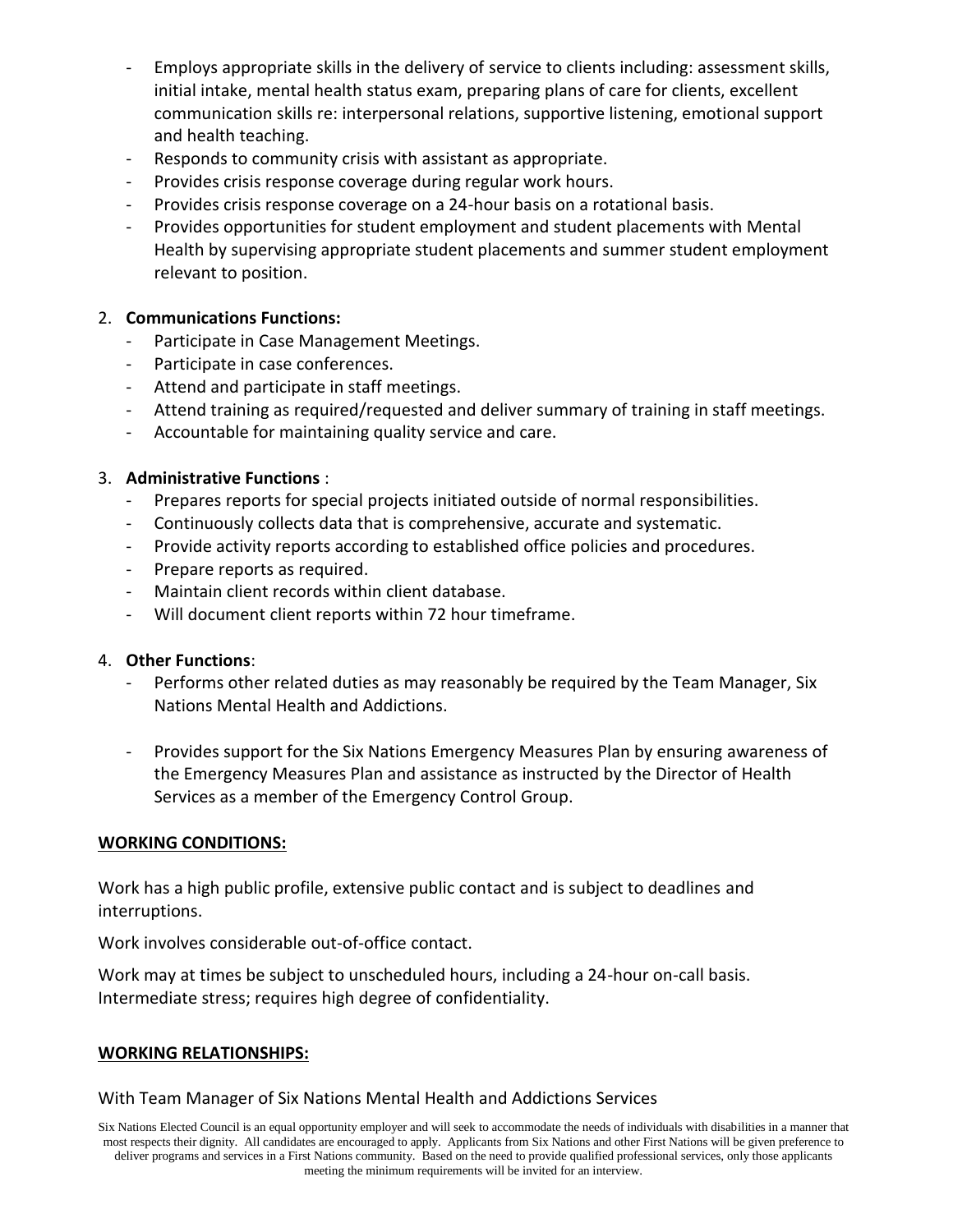- Receives direction, guidance and discusses plans, priorities or actions to ensure tasks are done efficiently and effectively, receives instruction and supervision.

## With Other Staff

- Courtesy, cooperation and teamwork with all staff.

## With External Agencies

- Represents and promotes Six Nations' interests relative to Six Nations Mental Health and Addictions and Health Services; seeks to develop close working relationships.

## With the Public

- Represents and promotes Six Nations Mental Health and Addictions in a courteous, cooperative, positive and proactive manner; provides services, information and advice.

## **KNOWLEDGE AND SKILLS:**

Minimum Requirements:

- Bachelor's degree in Social Work or related discipline with a minimum of (3) years workrelated experience or
- College Diploma (2–3) year program in Social Work or related discipline from a recognized college institution and (4) years work-related experience.

## Other Related Skills:

- Certification as an Addictions Counsellor/Specialist from one of the recognized Canadian Certification Boards.
- Certified in Choice Theory, Grief Recovery an asset.
- Knowledge of concurrent disorders.
- Minimum of 1-year experience in providing support/counselling to Adults and (3) years' experience in providing support/counseling to children and youth.
- Working knowledge, preferably gained through social work related experiences and training, in the delivery of alcohol and drug abuse services.
- Working knowledge of different Native concepts to culture and spirituality.
- Understanding of correctional facilities.
- High-level sensitivity to Native issues.
- Must have a valid Driver's License.
- Must maintain client confidentiality.
- Must pass security check.
- Abstainer preferred.
- Exhibits a high degree of initiative and self-direction; good analytical, organizational, verbal and written communication and counselling skills.

## **IMPACT OF ERROR:**

Errors in judgement and in the conduct of duties could lead to loss of credibility, poor public relation, confusion, duplication of effort and misinformation being given to the Director of Health